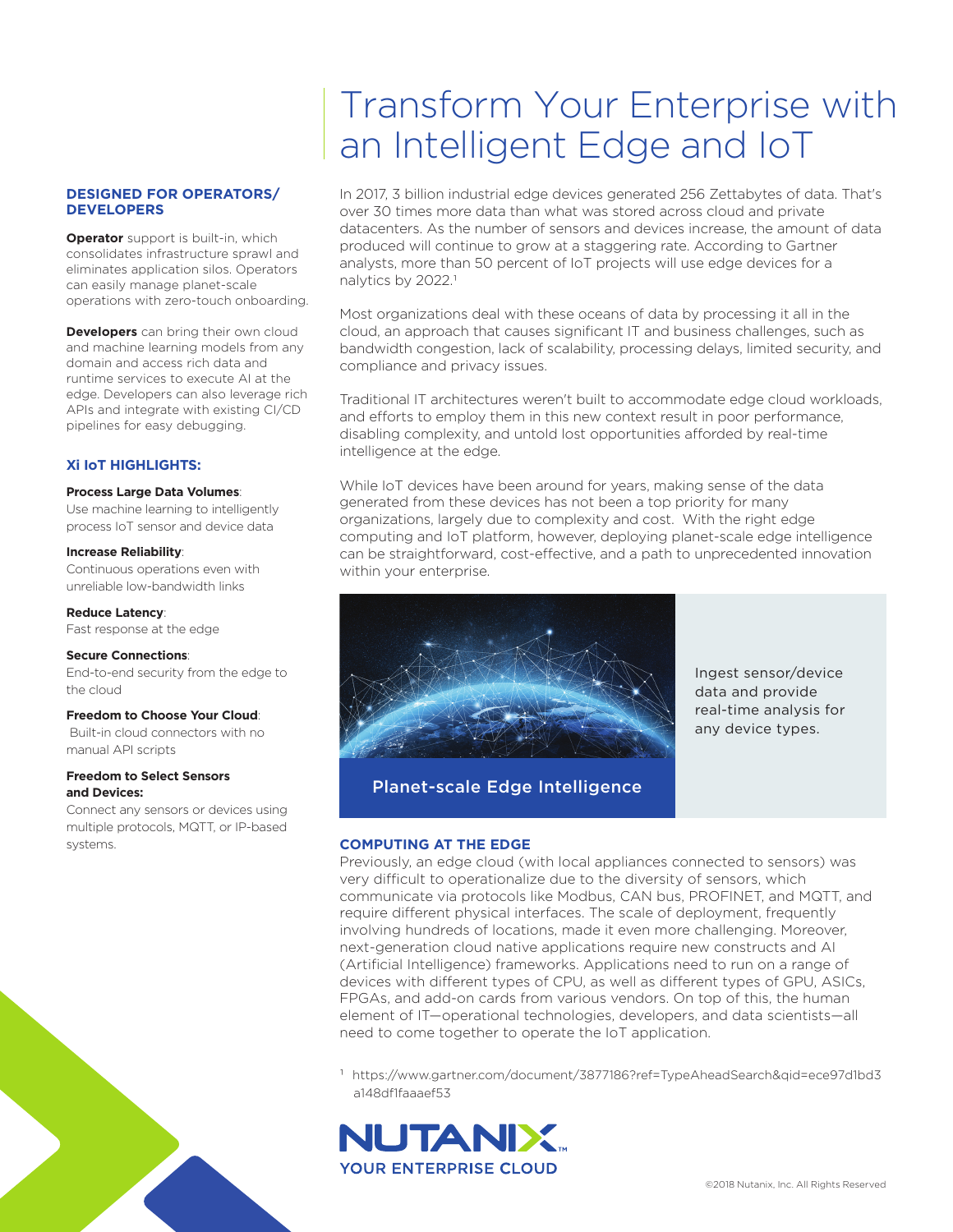## **LEARN FROM CONNECTED DEVICES ACROSS INDUSTRIES**

#### **Manufacturing**

Increase efficiency and maximize productivity by using edge intelligence to predict equipment failure, detect process anomalies, improve quality control, and manage energy consumption. Real-time analysis reduces decision latency and minimizes costly production delays.

## **Retail**

Deliver unique customer experiences by leveraging data at the edge to personalize offers, build an omnichannel customer relationship, and streamline the purchase process. Edge data can also improve inventory management, ensuring product availability and easing supply chain strains.

## **Oil and Gas**

Transform upstream and downstream operations with edge intelligence. Real-time analysis of well sites can optimize extraction processes, and analysis at retail locations can identify trends to maximize revenue.

## **Healthcare**

Edge-based diagnostic equipment and monitoring tools bring processing and analysis closer to the patient, improving care and services without compromising patient privacy. Realtime detection and diagnosis can make a significant impact on patient outcomes.

## **Smart Cities**

Connected city services can dynamically improve traffic flow when trouble spots appear, dispatch emergency personnel quickly, and detect issues with utilities before they become problems. With the amount of data involved from all devices and sensors across the city, computing at the edge is the only viable approach.

# **BUILD INTELLIGENT EDGE PLATFORMS AT SCALE**

The Nutanix Xi IoT platform delivers local compute and AI for IoT edge devices, converging the edge and cloud into one seamless data processing platform. The Xi IoT platform eliminates complexity, accelerates deployments, and elevates developers to focus on the business logic powering IoT applications and services. Now developers can use a low-code development platform to create application software via APIs instead of arduous programming methods.

## **Infrastructure and App Lifecycle Management for Massive Scale**

Make edge infrastructure invisible by enabling frictionless functionality and deployment across all IoT stakeholders, including end users, IT operators, application developers, and data scientists.

## **Insights from Data at Low-code**

Compute sensor data streams locally in real-time with open dataflows and services, while allowing filtered and transformed data to flow securely to your cloud of choice using native services. The edge PaaS (Platform-as-a-Service) supports easy-to-use developer APIs, reusable data streams, and pluggable machine learning (ML) architecture to enable rapid development and global deployment of modern IoT applications. Xi IoT lets you build multiple frameworks into the runtime, enabling custom runtime environments, and bring in ML models from anywhere.

# **Convergence of Edge and Cloud**

Easily move data from edge devices to a cloud of your choice, be it your own private cloud or Microsoft, Amazon, or Google public cloud infrastructure.

Xi IoT offers several advantages over traditional proxy gateway solutions, including:

- Real-time data processing at the edge for real-time, actionable insights
- No-code methods for migrating filtered insights to your preferred clouds
- Easy configuration, setup, and management for thousands of edge locations from a centralized SaaS control plane



Figure: The IoT Gateway is transformed to an intelligence Edge device capable of local real-time processing (edge PaaS)

# **Xi IoT AND EDGE ARCHITECTURE**

Nutanix Xi IoT is comprised of a SaaS control plane and Xi Edge platform running on an edge device. The SaaS control plane provides an end-to-end platform that is centrally managed from the cloud through a user-friendly interface for application development and operations to easily deploy thousands of edge locations. Using Xi IoT, Nutanix customers can either deploy Xi Edge bare metal or as virtual machine (VM) on shared or dedicated nodes.